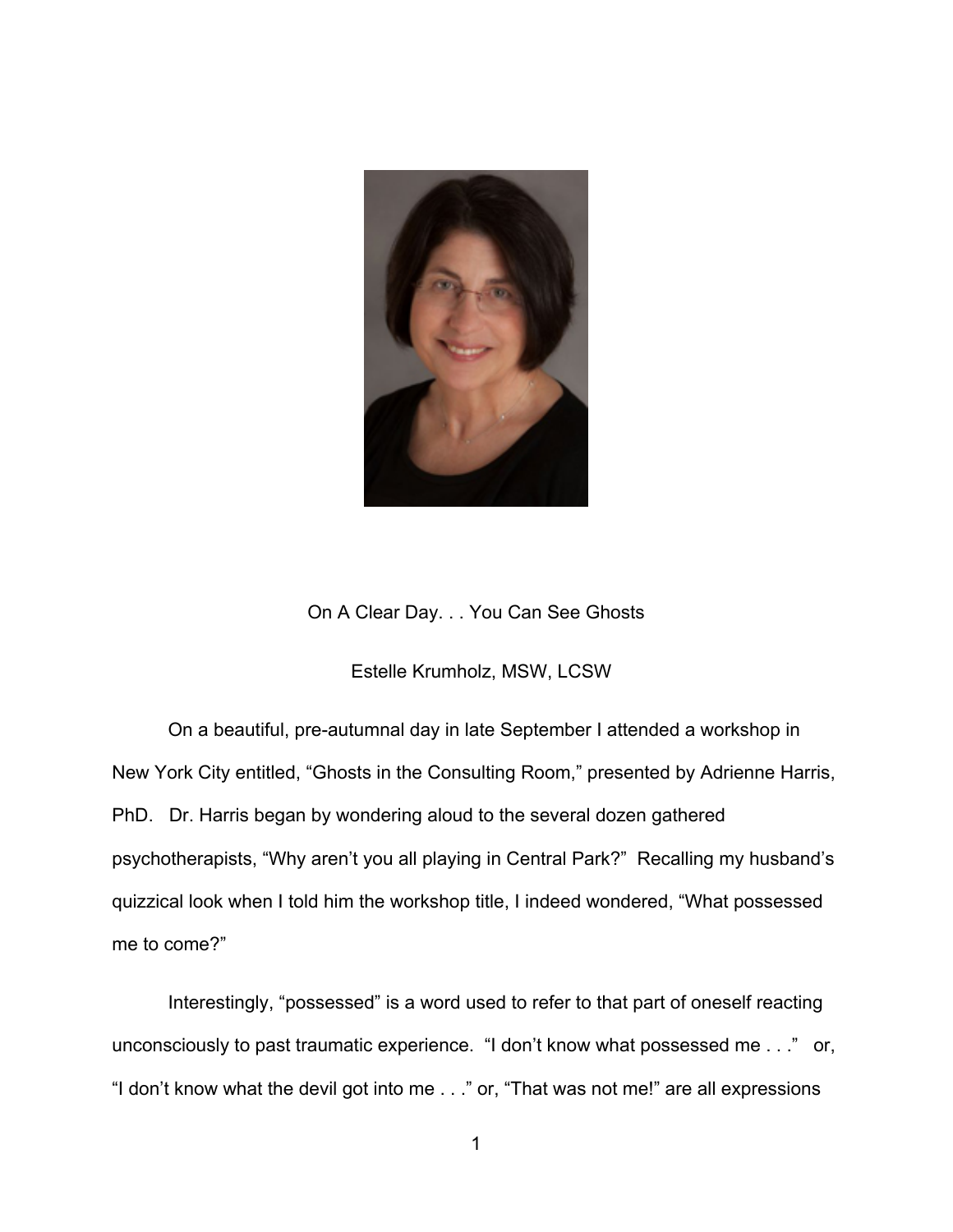we've heard or used ourselves. They are often associated with blocked access to unmetabolized mourning or shame. Dr. Harris' workshop focused on the "uncanny" and "haunted" moments of impasse and enactment in the therapy that are disorderly, ethereal and difficult to make sense of. These uncanny moments in the therapy are akin to standing at the border of the known and the unknown. The workshop also explored the baffling and enigmatic elements that haunt the transference and countertransference.

Neither the patient nor the therapist can escape the ghosts each brings to the treatment. Ghosts transgress time, distance and rationality. They are passed intergenerationally, from parent to child, and may be historically significant, as for example, the psychological effects of war and genocide. I will attempt to share some of what I learned at the workshop and subsequent reading.

Freud had an interest in occultism and maintained an extended correspondence with Ferenczi and Jung about it. He even joked about ghosts in *Jokes and Their Relation to the Unconscious:* A man supremely confident in his rationality was asked, "Do you believe in ghosts?" The man replies, "Not only do I disbelieve in ghosts, I am not even frightened by them!" The zeitgeist of post-World War I European society preferred to deny the extraordinary and instead exalt respectability. As a result, Freud more or less abandoned his pursuit of the occult.

Psychoanalytic ghosts travel through generations by internalization and most tenaciously through the parent-child relationship. Selma Fraiberg, author of *Ghosts in the Nursery: A Psychoanalytic Approach to the Problems of Impaired Infant-Mother*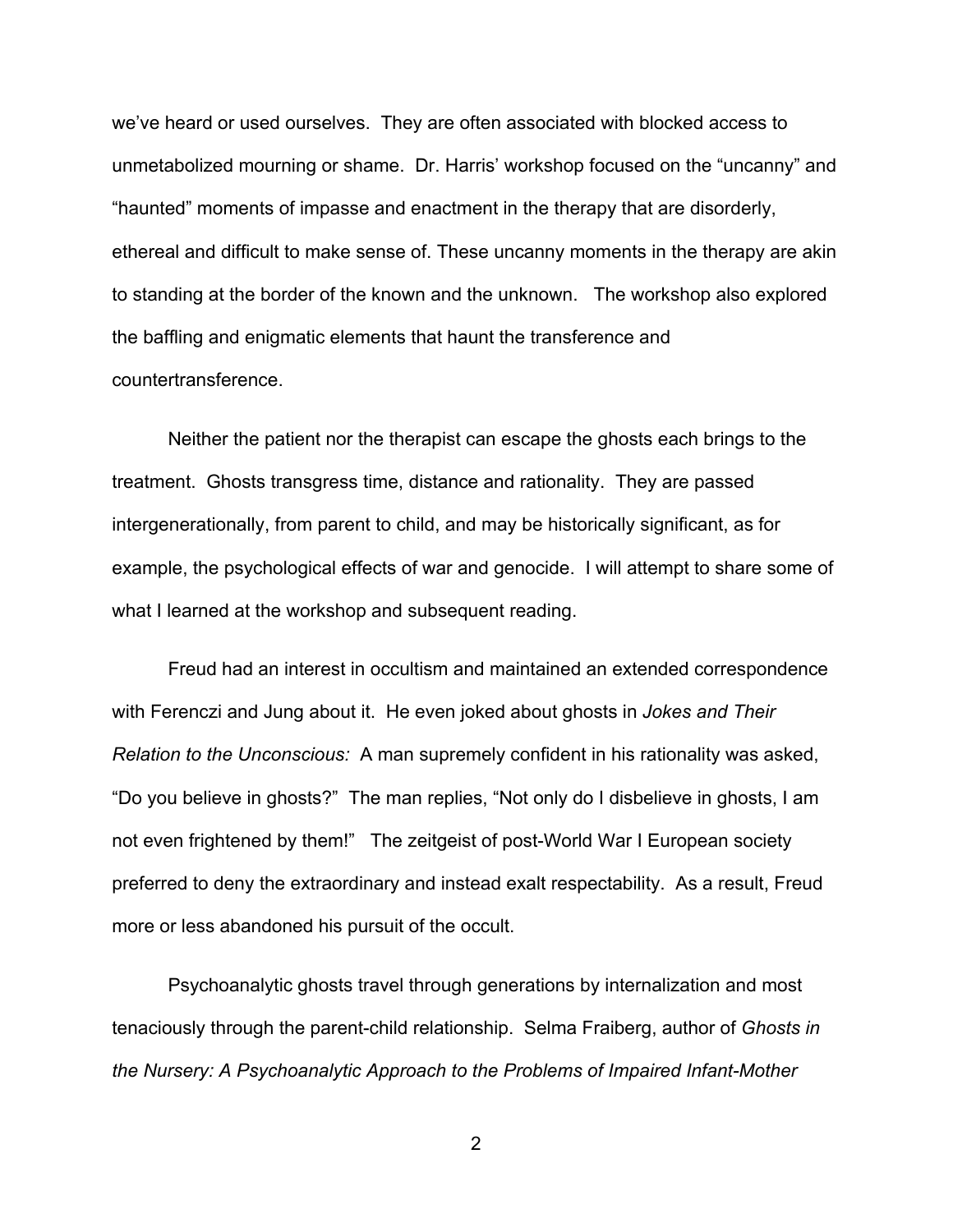*Relationships,* argues that ghosts in the nursery are the uninvited guests from the past experiences of the parents. These intruders bully their way into the present parent-child relationship by means of unresolved parental feelings, such as shame, envy and guilt, and by traumatic memories. They leave the parent feeling re-traumatized in the parenting role, who then passes this trauma onto the child.

Sometimes the trauma is of a "missing" parent whose emotional absence leaves a black hole of despair. I am reminded of a patient who poignantly described her connection to her mother as, "She was there, but not really." My patient's internal organization was haunted by this absentee connection. She was unable to know her own self without first having another – her therapist - experience the feeling and meaning of the deadness.

The goal of therapy is not exorcism but, instead, an invitation to the ghost. "Why are you here? What do you want?" This difficult therapeutic task involves hospitality not only to the patient's ghost but also to those of the therapist. The therapist thus in effect is conducting a sort of group therapy among the patient, the therapist and their respective ghosts. Hopefully, this work leads the patient and therapist to a new matrix, what Thomas Ogden refers to as "the third."

In literature and movies, ghosts are depicted as purgatorial phantoms outside of the person, who arrive unexpectedly to pursue unfinished emotional business related to rage, love, shame, revenge, or another unresolved emotional conflict. Ghosts portrayed in the arts can walk through walls, are heard without being seen, can be felt without being present and even can inhabit another's body.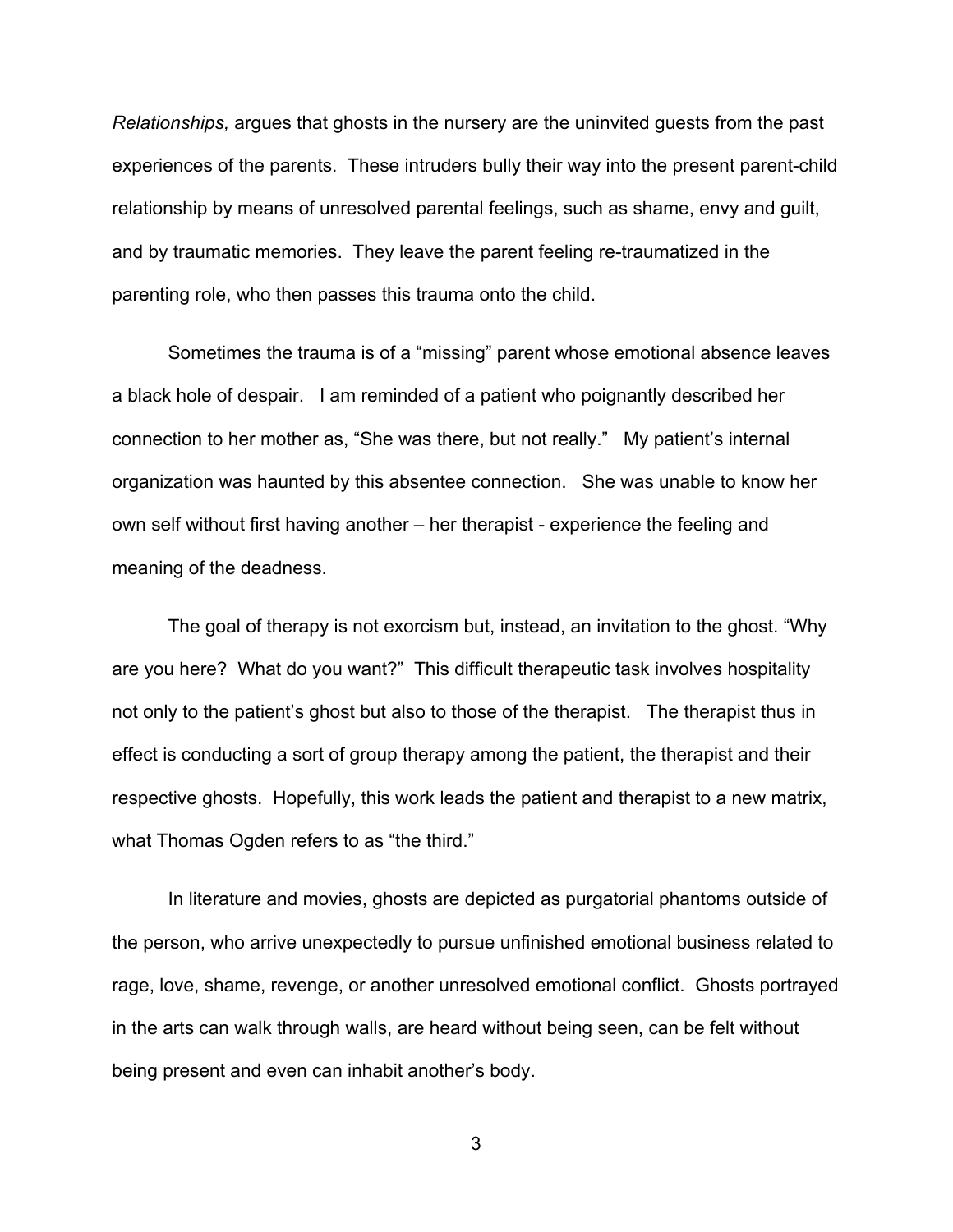For example, in the popular movie, "Ghost," Whoopi Goldberg stars as Oda Mae Brown, a quack psychic, and Patrick Swayze and Demi Moore portray Sam and Molly, a young unmarried couple setting up their New York City loft. While walking home with Molly one evening, Sam is murdered in a mugging gone too far. It is later revealed that his competitive business "buddy" set it up. Sam's ghost returns by inhabiting the body of Oda Mae to see that the truth of his murder is revealed and justice is done, and to tell Molly explicitly that he loves her, as he was unable to do while alive.

This past summer I visited Kronborg Castle in Denmark, immortalized in *Hamlet* as Elsinore Castle. Ghosts during the Renaissance were restless spirits roaming between the lands of the living and the dead, unable to rest in peace because of improper burial or some unpunished misdeed. In the play, the ghost of Hamlet's father, the late King Hamlet, returns to enlist Hamlet in avenging his murder by his brother. Hamlet is torn by his own sense of morality vs. his love for and allegiance to his father, which is further complicated by the marriage between his uncle and mother and by the fact that his uncle usurped the throne that was rightly his.

In his paper, *A Brief History of Ghosts: Commentary on Paper by Laurel Moldawsky Silber,* Gary Schlesinger, PhD, makes the case that Hamlet is locked in his father's unresolved trauma and wish for revenge, which the father has imposed on his son. Had Hamlet consulted a psychoanalytic psychotherapist, the job of the therapist would have been to uncover the forces of the ghost driving Hamlet's indecision and to help him integrate his feelings so that he could consciously decide upon a course of action that felt right to him.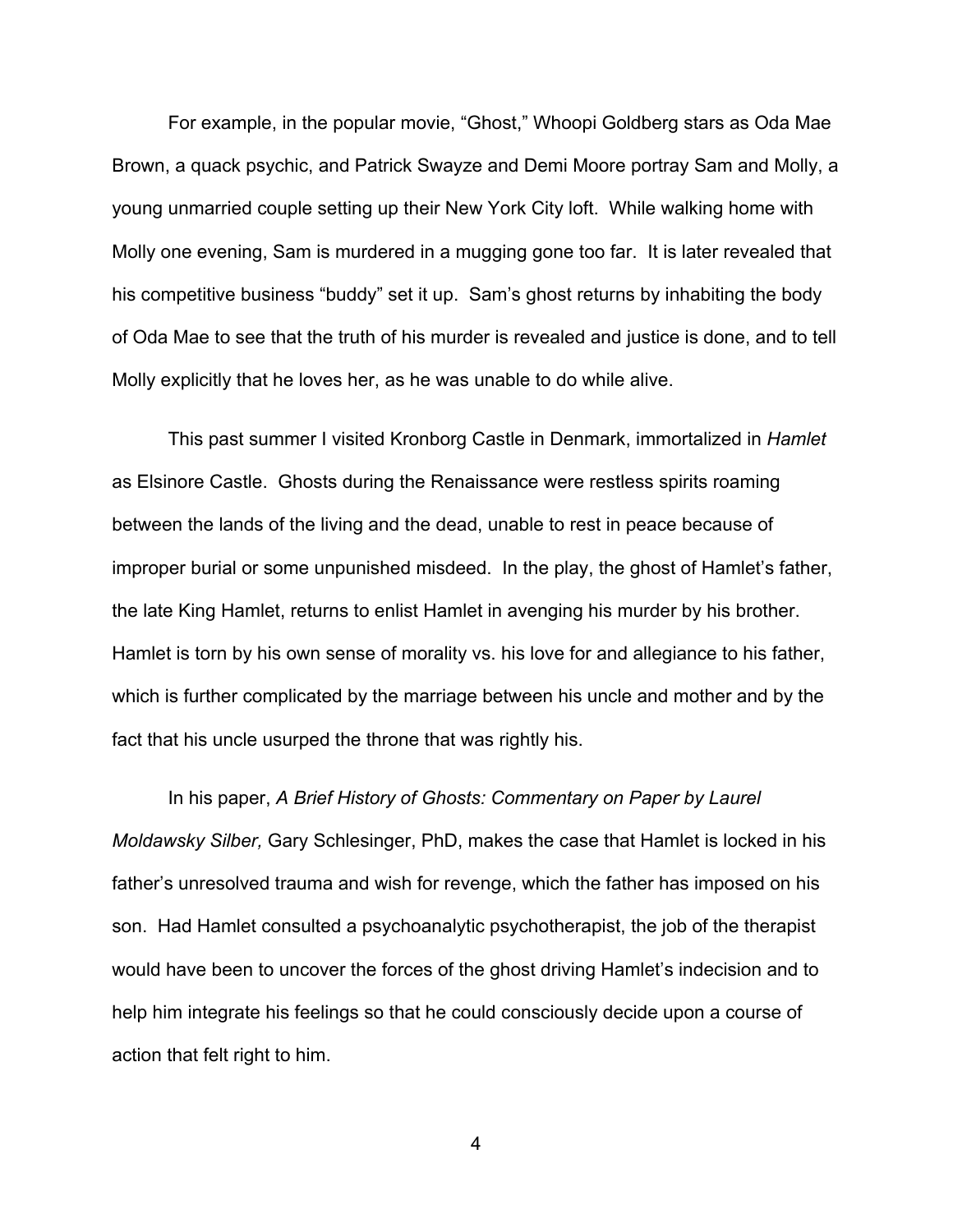I was fortunate also to have been in Norway this summer during the 150th Year Retrospective of Edvard Munch at the Munch Museum and National Museum in Oslo. No painting depicts inner trauma more acutely than "The Scream." The ghost-likeness in the painting is a self-portrait of Munch's emotional state while on a walk in south Oslo. Munch wrote, "... I stood there trembling with anxiety - and I sensed an endless scream passing through nature." From early childhood, Munch's life was organized around sickness and death. As he said, "Without illness and anxiety, I would have been a rudderless ship." This began with his mother's death from tuberculosis when he was five and was compounded by his older sister's death, also of tuberculosis, when he was thirteen. His father gradually became unemotionally unavailable during this period and suffered from agitated periodic depression. Throughout Munch's life there were frequent failed attempts at attachment ending always in separation. Later in life, Munch's paintings served as substitutes for his treasured past relationships and in effect as transitional objects between his lost loves and his reclusive reality.

Dr. Harris also addressed psychological ghosts born of societal atrocities. In this context, she recommended Samuel Gerson's award-winning paper, *"When The Third Is Dead: Memory, Mourning and Witnessing in the Aftermath of the Holocaust."* Reading Gerson took me to a heartfelt space of what it must feel like when, as in genocide, no one is there to contain the other and to help integrate one's sense of self.

Much has been written about the psychological ghosts of holocaust camp survivors. Until recently, however, virtually no mention was made of the Danish Jewish children whose parents left them in Denmark while they were ferried at night across the Oresund Sound to Sweden, to wait out the war. In 2009, a Danish historian, Lene Bak,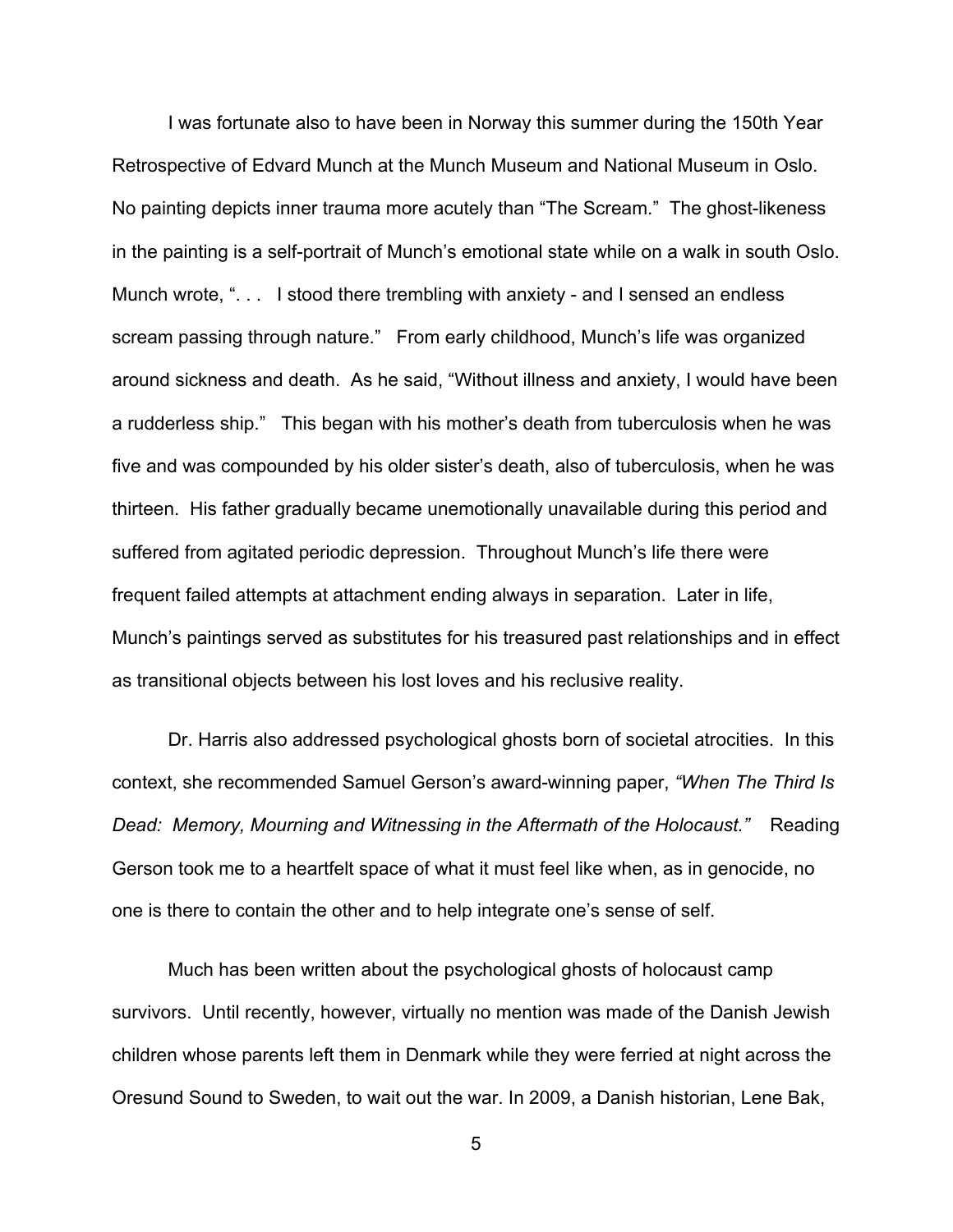appealed to hidden children to come forward. Many did and disclosed the taboo about asking their parents what had happened, why they had been left behind and how their parents could have done this. In her book, *Nothing to Speak Of, Wartime Experiences of the Danish Jews 1943-1945,* Bak makes an important distinction between how society may collectively remember an event (i.e. the "collective memory") and the actual memories of the individuals involved. Many parents were unable to discuss these events with their children because of the guilt they felt in leaving them and the hardships they faced upon returning to Denmark. To many, speaking of their experiences would have seemed ungrateful since so many others had been killed.

Sylvie was eleven when she hugged her parents and sister good-bye at the Berlin railway station and began the first leg of a journey bound for England. As part of the Kindertransport, a rescue mission for European Jewish children, she would become a foster child with an English family. Miraculously, in 1945, Sylvie was reunited with her family in Brooklyn. Sylvie's childhood experience left her with an inner moral resolve to champion social justice and help those less fortunate. Her internal world was organized around the belief that her life was spared in order to make a difference in the lives of others.

Sylvie fell in love and married a survivor from Poland who had lost his entire family during the war. Martin became prone to manic–depressive episodes and was at times hospitalized. An atheist, he nonetheless railed against God and the Nazi murderers, often wearing himself to exhaustion. Notwithstanding, Sylvie remained grounded in her devotion to him.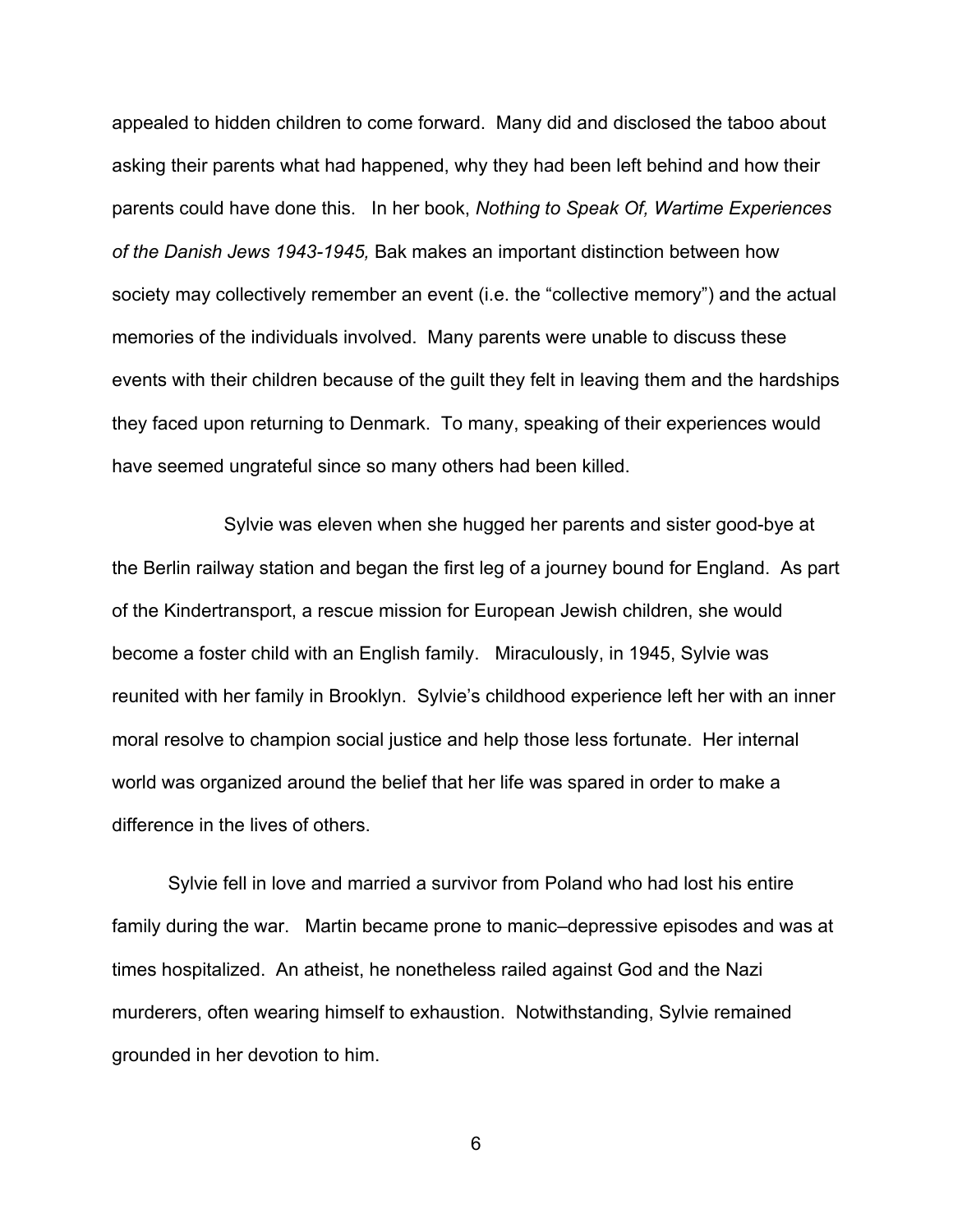Their only child, Adam, a highly regarded academician and writer, spent many years struggling with his parental legacies, alternating between devoted caretaker and at times dependency and depression. He has said, "It took me a very long time to get over the subtle message that you have no right to be happy when everyone else died."

In conclusion, ghosts are not excisable. We must give them a place at our table and help our patients invite them to theirs. Not to do so fosters the continuation of intergenerational trauma. As Bak writes in her book, "Every one of the hidden children thought that they were the only child that was left behind. They never told their stories and nobody asked." (Berger).

For further reading and bibliography:

- Bak, Sofie Lene. (2011). Nothing to speak of, wartime experiences of the danish jews 1943-1945. Copenhagen, Denmark: The Danish Jewish Museum.
- Buse, Peter & Stott, Andrew, (Eds)., (1999). Ghosts: Deconstruction, psychoanalysis, history. New York, NY: St. Martin's Press.
- Berger, Paul. (2013, Sept. 27). Seventy years on, Danes revisit rescue of their jews. Forward. Pgs. 1-4.
- Fraiberg, Selma, Adelson, Edna & Shapiro, Vivian. (1975) Ghosts in the nursery: A psychoanalytic Approach to the Problems of Impaired Infant-mother relationships. Journal of the American Academy of Child Psychiatry. 4:387-421.
- Gerson, Samuel, PhD. (2009). When the third is dead: Memory, mourning, and witnessing in the aftermath of the holocaust. 2007 Elise M. Hayman Award for the Study of the Holocaust and Genocide. International Journal of Psychoanalysis. 90:1341-1357
- Harris, Adrienne, PhD. (2006). Ghosts, unhealable wounds, and resilience: commentary on papers by Sandra Silverman and Maureen Murphy. Psychoanalytic Dialogues. 15:543-55.
- Atlas-Koch, Galit. (2011). The bad father, the sinful son, and the wild ghost: A psychoanalytic exploration of the dybbuk. Psychoanalytic Perspectives. 8(2):238-251.